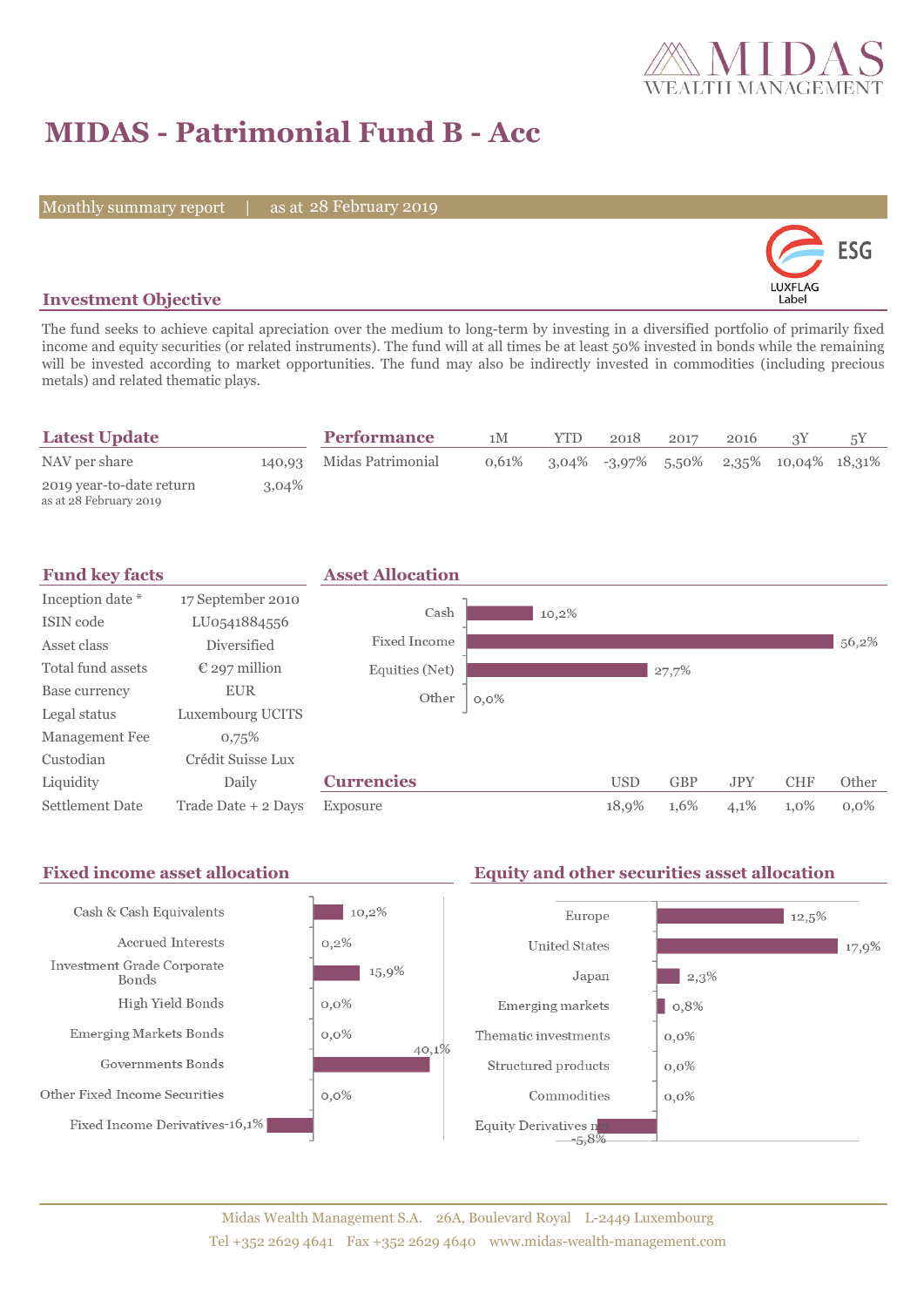

# **MIDAS - Patrimonial Fund B - Acc**

Monthly summary report | as at 28 February 2019

| Top 10 fixed income holdings            | <b>YTM</b> | Rating     | Weight  | <b>Fixed income rating breakdown</b> |
|-----------------------------------------|------------|------------|---------|--------------------------------------|
| DEUTSCHLAND REP : DBR 0 1/2 08/15/27    | $0.0\%$    | <b>AAA</b> | 6,1%    |                                      |
| NETHERLANDS GOVT: NETHER 0 3/4 07       | $0,3\%$    | AAA        | 3,5%    | <b>AAA</b><br>31,8%                  |
| BOTS: BOTS $\sigma$ 05/31/19            | $-0.2%$    | <b>BBB</b> | 3,4%    | AA<br>16,3%                          |
| EUROPEAN INVT BK : EIB o $3/8$ 07/16/25 | $0.2\%$    | <b>AAA</b> | 2,7%    | $9,1\%$<br>А                         |
| AGENCE FRANCAISE : AGFRNC 0 1/8 11/1!   | 0,2%       | AA         | 2,7%    | <b>BBB</b><br>34,1%                  |
| HELLENIC T-BILL : GTB 0 04/05/19        | 0,5%       | B          | 2,7%    | <b>BB</b><br>$0,0\%$                 |
| BTPS: BTPS 2 02/01/28                   | 2,5%       | <b>BBB</b> | 2,5%    | B<br>4,8%                            |
| ALLIANDER: ALLRNV 07/8 04/22/26         | 0,6%       | AA-        | $2,0\%$ | <b>CCC</b><br>$0,0\%$                |
| SPANISH GOV'T: SPGB 1.6 04/30/25        | $0,5\%$    | $BBB+$     | 1,9%    | <b>NR</b><br>4,0%                    |
| ASFINAG : ASFING 0 1/4 10/18/24         | 0,1%       | $AA+$      | 1,4%    |                                      |

| Top 10 equity holdings       | Sector                     | Weight | <b>Equity sector breakdown</b> |           |
|------------------------------|----------------------------|--------|--------------------------------|-----------|
| <b>JOHNSON &amp; JOHNSON</b> | Health Care                | 0,8%   | <b>Consumer Discretionary</b>  | 11,0%     |
| ALIBABA GROUP HOLDING-SP ADR | Consumer Discretionar 0,8% |        | Consumer Staples               | 11,4%     |
| <b>FREY</b>                  | Real Estate                | 0,8%   | Energy                         | 6.2%      |
| <b>MICROSOFT CORP</b>        | Information Technolog 0,8% |        | Financials                     | 15,7%     |
| <b>MEDTRONIC PLC</b>         | <b>Health Care</b>         | 0,8%   | Health Care                    | 15,6%     |
|                              |                            |        | <b>Information Technology</b>  | 14,5%     |
| PEPSICO INC                  | <b>Consumer Staples</b>    | 0,8%   | Industrials                    | 10,3%     |
| <b>APPLE INC</b>             | Information Technolog 0.8% |        | Materials                      | 3.6%      |
| VISA INC                     | Information Technolog 0.8% |        | <b>Communication Services</b>  | $1,5,9\%$ |
| <b>SAFRAN SA</b>             | Industrials                | 0,7%   | Utilities                      | $1,5\%$   |
| ALPHABET INC-CL A            | Communication Service 0.7% |        | Real Estate                    | $4,5\%$   |

## **Top 5 funds and other holdings**

Amundi Japan TOPIX ETF 2,3%